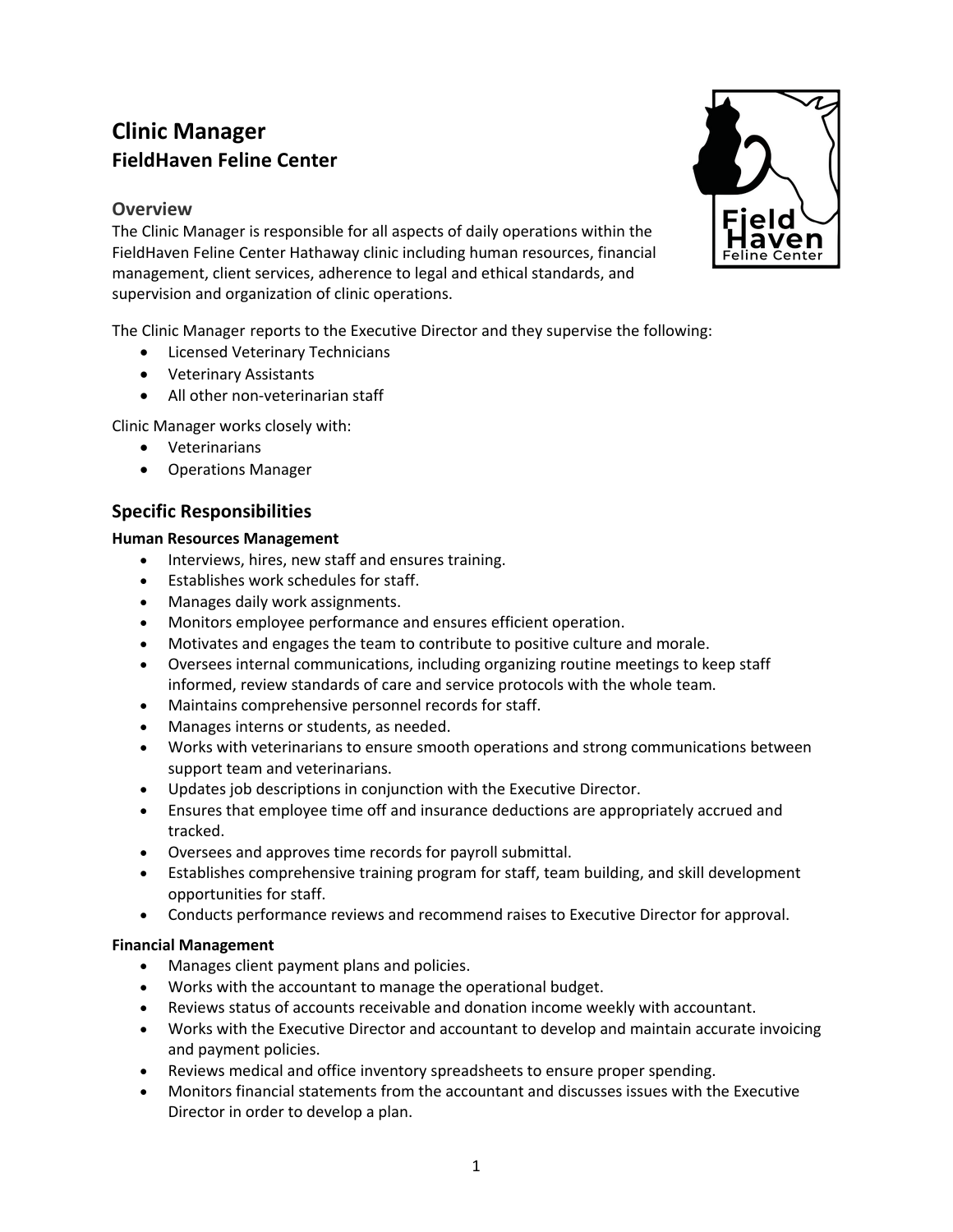### **Customer Service**

- Establishes processes and creates documentation for all aspects of interaction with clients.
- Ensures complete and accurate record keeping for all clients and patients, including rabies certificates, go-home paperwork, and other records.
- Oversees patient scheduling and payments through software program. Ensures proper number of animals are booked daily. Develops a plan for minimizing no shows.
- Obtains client feedback on service and make needed changes.
- Ensures that queries from the public and client questions are responded to in a timely manner
- Handles client complaints/issues.
- Works with rescue organizations, TNR groups, transport partners and other partnering organizations.
- In conjunction with the Veterinary team:
	- $\circ$  Ensures that complete and accurate medical records are maintained on each patient.
	- o Prepares client information.

### **Clinic Supervision and Organization**

- Develops and documents SOPs for all non-medical clinic functions. This will include veterinary support staff functions, daily facility maintenance, repair, and maintenance of equipment, building and grounds.
- Is familiar with veterinary care related SOPS to ensure smooth operations overall.
- Ensures proper procedures are in place for animal handling, disease control, and patient care.
- Makes clear assignments of tasks/functions/processes to team members and ongoing monitoring to ensure that things are being done as they should be on a timely basis.
- Establishes a process for maintaining inventory supply levels and a routine ordering process for medical as well as other supplies. This will include controlled substance ordering, tracking, security, and destruction.

### **Safety, Equipment and Facilities**

- Ensures proper safety and security for the clinic facility, including secure storage for controlled substances and IT security (anti-virus protection and data back-ups).
- Ensures that appropriate insurance is in place and manage claims and issues related to insurance on a timely basis.
- Ensures the clinic has proper working equipment and supplies.
- Ensures that the clinic is in compliance with all regulations and codes including OSHA, DEA and FDA, the state vet board and any other applicable state and local agencies.
- Monitors safety concerns in the clinic and ensure that they are addressed in a timely manner.
- Establishes facility and equipment maintenance schedules and ensure that they are kept up to date.
- Develops and implements a process for responding to, documenting reporting accidents.

### **Clinic Management**

- Establishes goals for client services including spay/neuter & TNR, and other appropriate goals for the clinic in conjunction with the Executive Director. Works to ensure that goals are met.
- Monitors staffing levels and discuss adjustments with the Executive Director.
- Oversees use of software for managing appointments and client payments. Maintains it ongoing and create reports to assist with monitoring the business.
- Initiates periodic reviews of progress toward goals, programs, recommended changes to policies and procedures, and financial statements with the Executive Director.
- Works in conjunction with the Executive Director and accountant to get approval on budgets, staffing, and pay rates as well as overall clinic policies.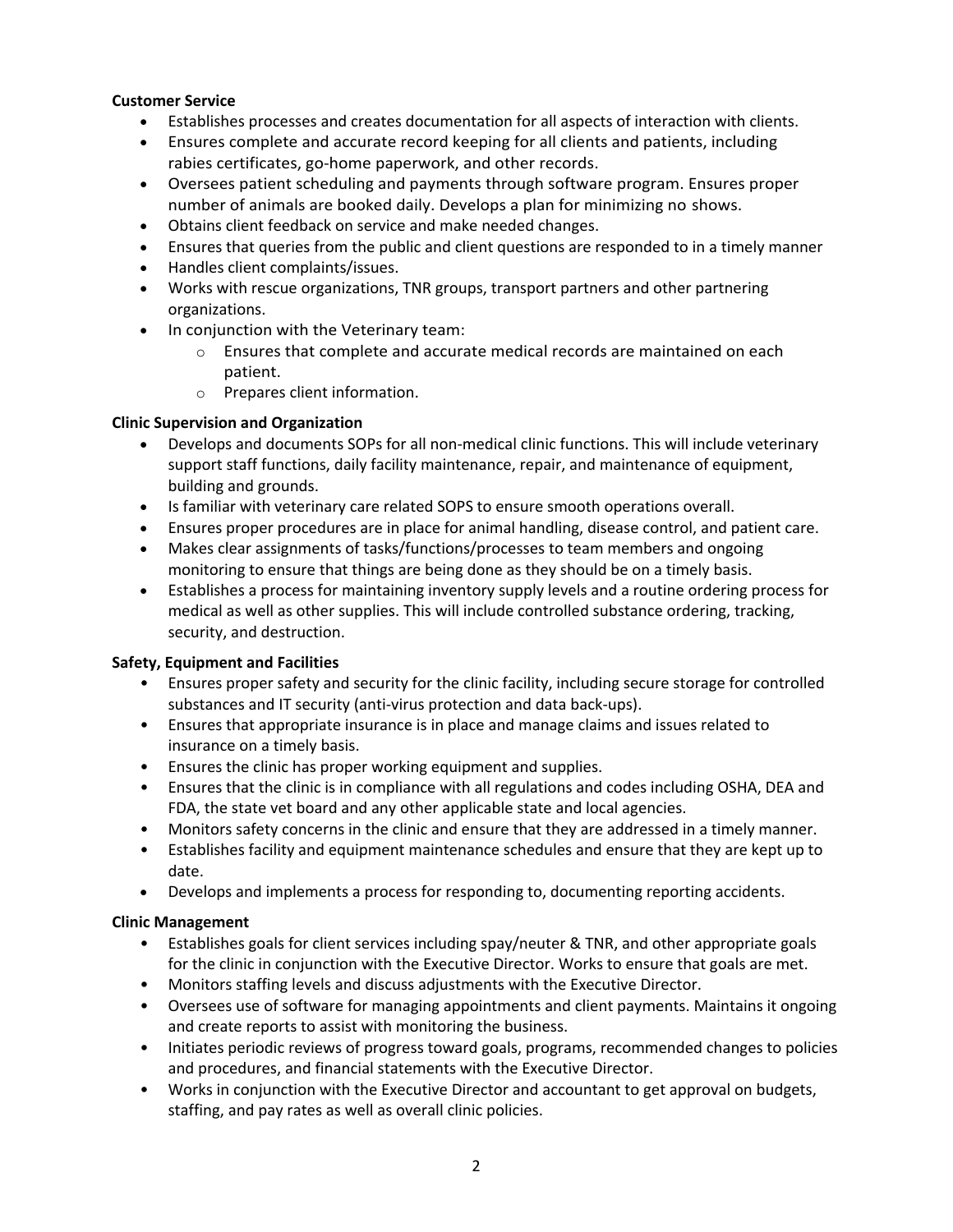### **Fundraising and Community Relations**

- Works with and supports marketing and development efforts.
- Provides needed input and information for both marketing and fundraising activities including gathering stories, photos, and talking with clients about promotion.
- Works with communications team to ensure that the needs of animals and the public are met whenever possible, including working to raise funds for individual animals when needs exceed capacity.
- Provides needed information for FieldHaven regular communications.
- Assists with and supports other fundraising activities and events as needed.

### **Other**

- Helps with clients and other clinic functions as needed.
- Manages projects for clinic activities and events as needed.

# **Specific Qualifications**

Required

- Bachelor's degree or equivalent experience
- Four-plus years of experience in a management role including management of teams, ideally within the veterinary industry or equivalent shelter or clinical setting.
- Knowledge of Microsoft Office and the ability to learn new systems quickly.
- Excellent interpersonal, verbal, and written communication skills.
- Demonstrated capability to organize work efficiently, set priorities, and establish plans or timetables for achieving goals.
- Demonstrated ability to influence and motivating others toward a goal.
- Ability to delegate tasks and make decisions.
- Ability to rapidly and accurately process information.
- Able to multi-task and function effectively and efficiently in a fast-paced, dynamic environment.
- Knowledgeable or able to learn basic veterinary medical concepts including but not limited to vaccine protocols and anesthetic risks.
- Able to communicate with the public on a daily basis in a professional manner, sometimes under stressful or emotional circumstances.
- Must be able to cope with the death of animals either due to surgical complication or euthanasia.

### Desired, but not required

- Past clinic experience or related training
- California Registered Veterinary Technician License in good standing

# **General Qualifications and Expectations for All Staff**

- Commitment to the mission and goals of FieldHaven Feline Center
- Affection for animals and concern for their wellbeing.
- Flexible with the ability to manage changing priorities and varied tasks and schedules.
- Strong interpersonal skills—The ideal person would be outgoing, personable, professional, and able to get along well and communicate successfully with a variety of people.
- Strong written and verbal skills.
- Results-oriented—Able to set goals, plan, and carry out projects without direct supervision in an organized, efficient, and effective manner.
- Collaboration—Working effectively as part of the team to accomplish the organization's goals.
- Strong organizational skills.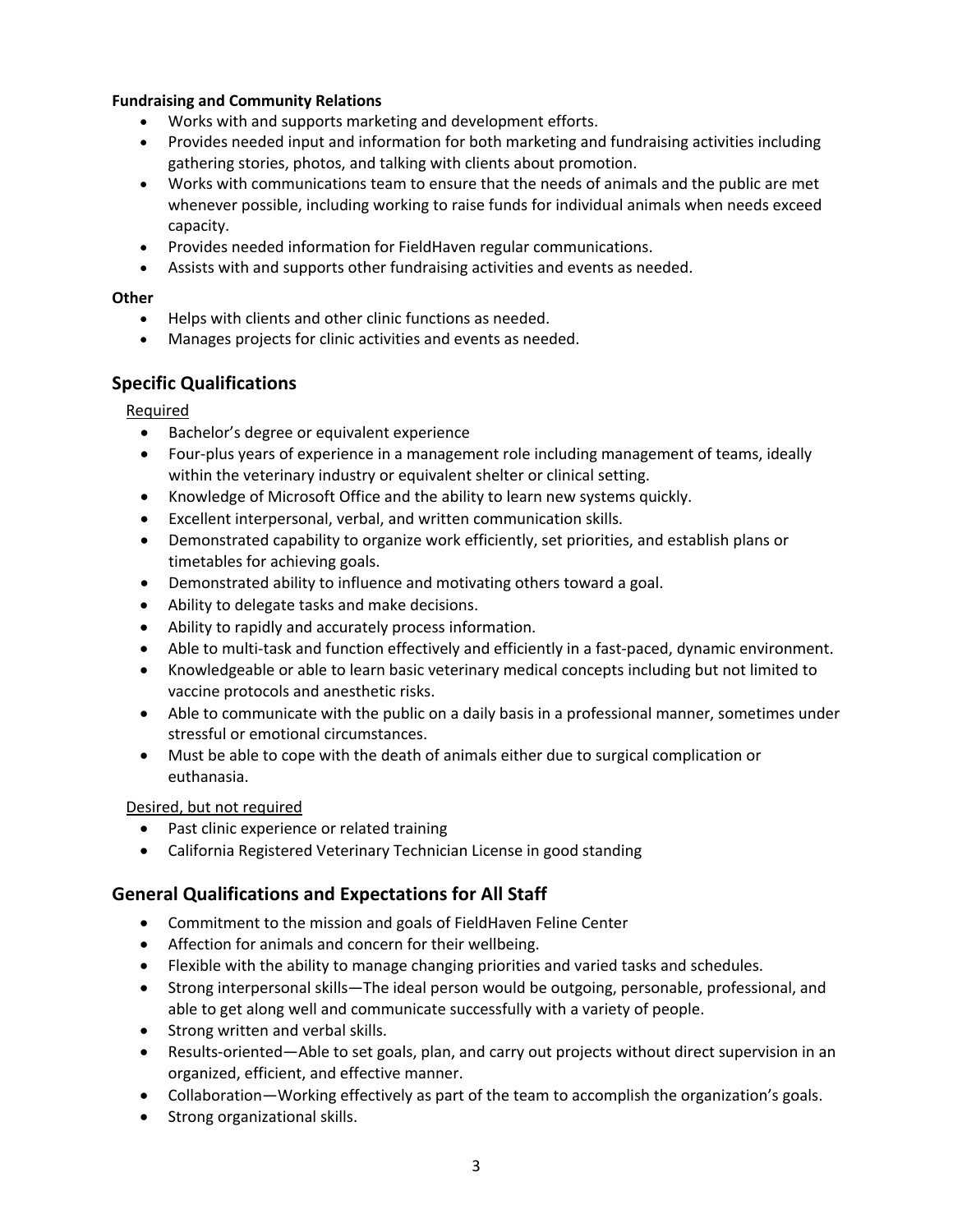- Learning-agility—Willingness and ability to learn new things quickly. Interest and commitment to keeping up with emerging best practices.
- Innovative/solution-oriented—Strong problem-solving skills, able to find ways to make things work.
- Drive―Taking initiative and working with minimal supervision and direction. Performing all duties in a manner which encourages attainment of the campaign's goals.
- Attention to detail—Exceptional ability to follow through and meet deadlines.
- Technology savvy—Comfortable and proficient with computer technology (proficiency with Microsoft Office and possibly other programs/applications that apply to specific roles). Able to learn new programs quickly.
- Sound judgment—Maturity, good judgment, and strong decision-making and implementation skills.
- Professional personal appearance and demeanor.

# **Responsibilities of All Staff**

- Promoting a humane and caring attitude toward all animals and treating all animals with respect and compassion at all times.
- Working courteously and cooperatively with colleagues, other organizations, and volunteers.
- Treating clients, co-workers, and others with respect and courtesy.
- Ensuring superior customer service by promptly addressing concerns, demonstrating respect and empathy, and resolving problems on the spot during walk-in or telephone call situations.
- Willingness to assist with tasks outside of primary realm of responsibility in a manner which demonstrates interest, care, and concern for the staff and public and animals we serve.
- Being alert to and providing information on success stories to appropriate team members.
- Participating in periodic team meetings to discuss goals and plans.
- Helping to ensure that all established procedures and policies are followed within the intended spirit of each.

### **Working Conditions**

- Must be able to deal with an often times emotion-charged public and carry a fast paced and changing work load which at times can be stressful
- By nature of the industry, there will be exposure to dead, injured, sick, unruly, fractious and/or dangerous animals in addition to exposure to parasites and to infectious diseases

### **Requirements**

- Education/experience: Bachelor's Degree
- Location: Lives in greater Sacramento area or willing to relocate.
- California Driver's License in good standing.
- Able to work with and around animals.

### **Terms of Employment**

- Full-time exempt position that reports to the Executive Director
- Work schedule (hours and days of the week) may vary according to the needs of the organization.
- Benefits include three weeks paid time off (for vacation, sick, and personal time). Medical insurance is negotiable.
- There is no minimum period of employment that is implied or guaranteed.